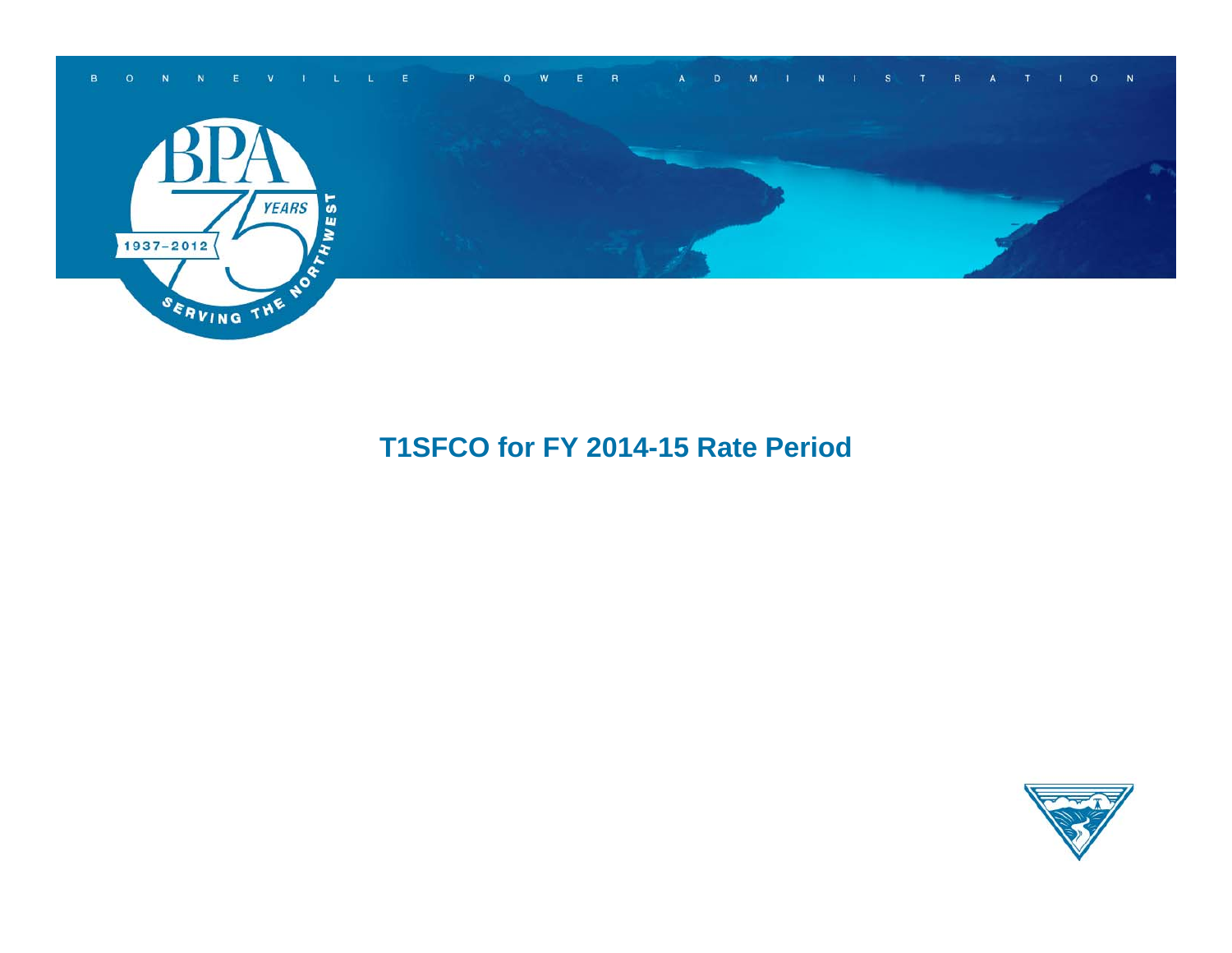#### **2014-2015 Fiscal YearsRHWM Process - Study 80 (preliminary)**

|    | <b>Draft T1SFCO Projections (Study 80)</b><br><b>Energy in aMW</b> | 2014  | 2015  | <b>Average</b> |
|----|--------------------------------------------------------------------|-------|-------|----------------|
|    | Total Federal System Hydro Generation (Table 3.1)                  | 6,907 | 6,784 | 6,846          |
| 3. | Total Designated Non-Federally Owned Resources (Table 3.2)         | 1,098 | 945   | 1,022          |
| 4. | Total Designated BPA Contract Purchases (Table 3.3)                | 161   | 156   | 159            |
| 5. | Total Designated System Obligations (Table 3.4)                    | (984) | (951) | (967)          |
| 6. | <b>Federal Tier 1 System Firm Critical Output</b>                  | 7,183 | 6,935 | 7,059          |

#### **2012-2013 Fiscal YearsCHWM Process - Study 75**

|    | <b>T1SFCO Projections (Study 75)</b><br><b>Energy in aMW</b> | 2012     | 2013    | <b>Average</b> |
|----|--------------------------------------------------------------|----------|---------|----------------|
| 2. | Total Federal System Hydro Generation (Table 3.1)            | 6,943    | 6,942   | 6,942          |
| 3. | Total Designated Non-Federally Owned Resources (Table 3.2)   | 1,103    | 951     | 1,027          |
| 4. | Total Designated BPA Contract Purchases (Table 3.3)          | 387      | 385     | 386            |
| 5. | Total Designated System Obligations (Table 3.4)              | (1, 231) | (1,210) | (1,221)        |
| 6. | <b>Federal Tier 1 System Firm Critical Output</b>            | 7,202    | 7,067   | 7,135          |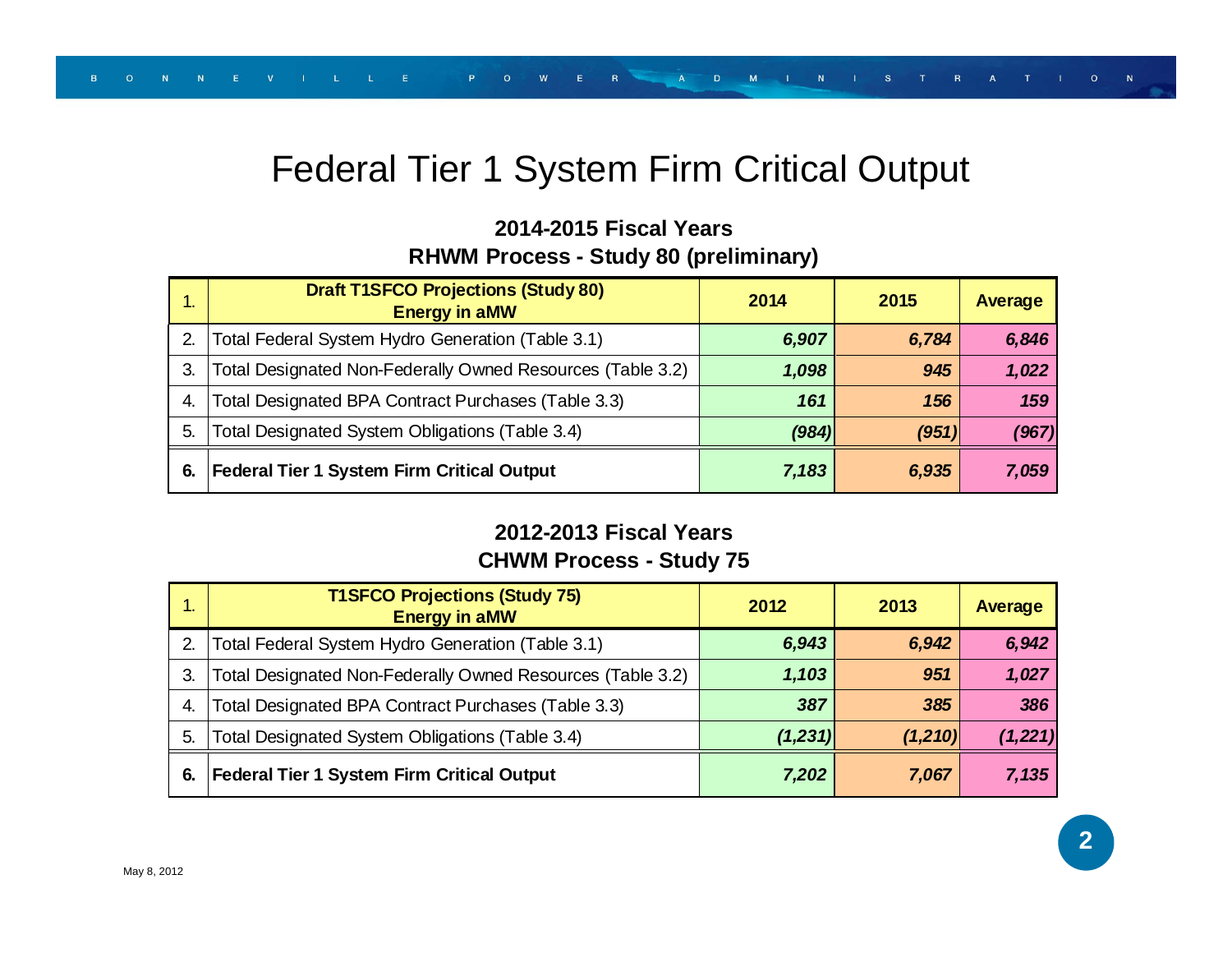| <b>T1SFCO Projection Differences (Study 80-Study 75)</b><br><b>Energy in aMW</b> | Study 80 (prelim)<br>2-Year Average | Study 75<br>2-Year Average | <b>Difference</b> |
|----------------------------------------------------------------------------------|-------------------------------------|----------------------------|-------------------|
| 1. Table 3.1: Total Federal System Hydro Generation                              | 6,846                               | 6,942                      | (97)              |
| a) Regulated Hydro Generation<br>(HYDSIM & Encroachments)                        |                                     |                            | (72)              |
| b) Independent Hydro updates                                                     |                                     |                            | (24)              |
| 2. Table 3.2: Total Designated Non-Federally Owned Resources                     | 1,022                               | 1,027                      | (5)               |
| a) Changed to annual firm wind                                                   |                                     |                            | (5)               |
| 3. Table 3.3: Total Designated BPA Contract Purchases                            | 159                                 | 386                        | (227)             |
| a) Removed netted BPA Tx contracts<br>(So. Idaho, Harney and Wells)              |                                     |                            | (220)             |
| b) Expiration of PPL Seasonal Exchange                                           |                                     |                            | (4)               |
| c) Miscellaneous                                                                 |                                     |                            | (3)               |
| 4. Table 3.4: Total Designated System Obligations                                | (967)                               | (1, 221)                   | 253               |
| a) Removed netted BPA Tx contracts<br>(So. Idaho, Harney and Wells)              |                                     |                            | 220               |
| b) Canadian Entitlement Return to Canada                                         |                                     |                            | 26                |
| c) Federal Power Tx Losses                                                       |                                     |                            | 9                 |
| d) Miscellaneous                                                                 |                                     |                            | (3)               |
| 5. Difference Federal Tier 1 System Firm Critical Output                         | 7,059                               | 7,135                      | (76)              |
| (Lines 1+2+3+4)                                                                  |                                     |                            |                   |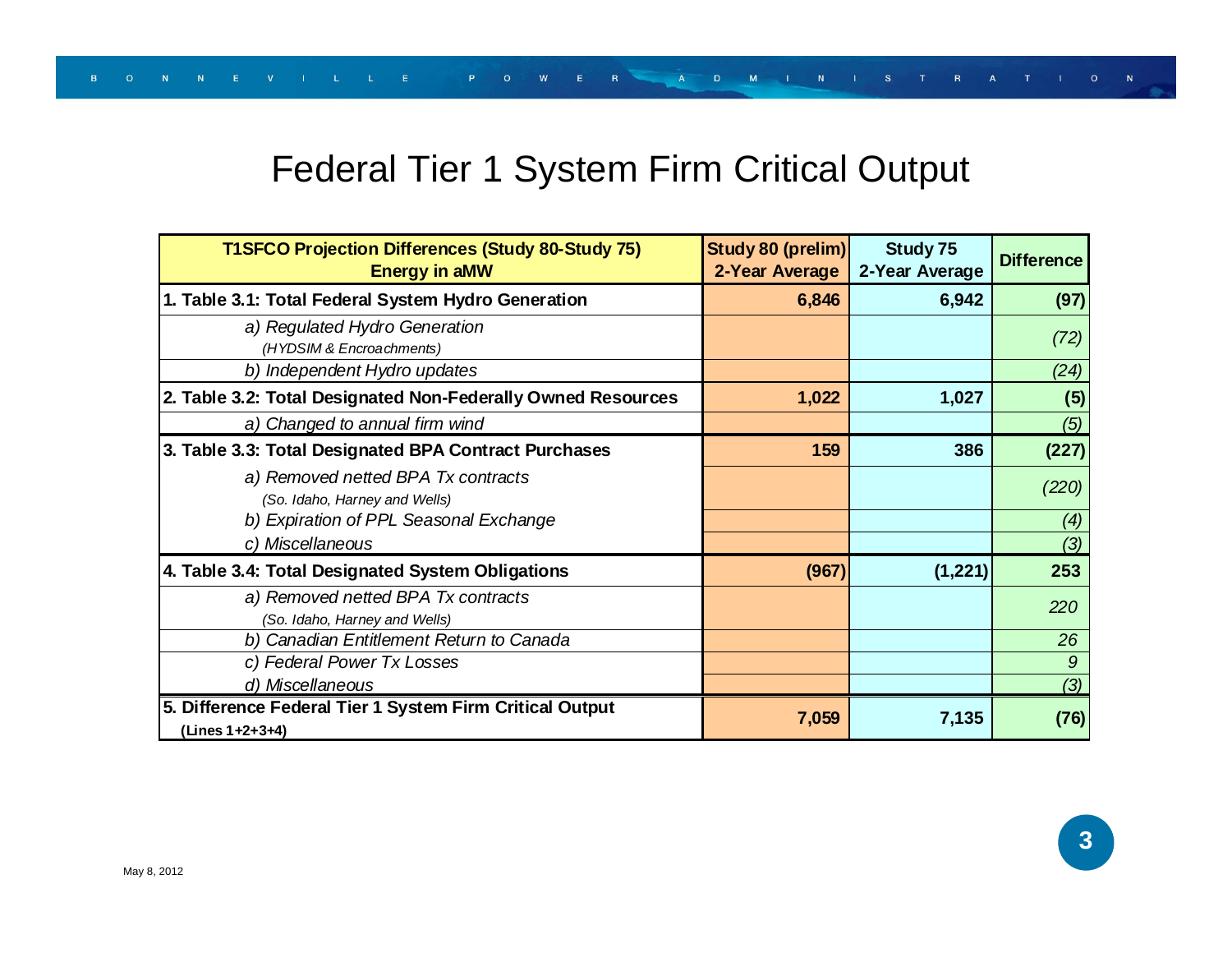# Federal Tier 1 System Firm Critical Output **Table 3.1: Federal System Hydro Generation (Prelim 2014 T1SFCO Process - Study 80)**

**Energy in aMW**

| 1.  | <b>Regulated Hydro</b>                                                      | 2014    | 2015    | <b>Average</b> |
|-----|-----------------------------------------------------------------------------|---------|---------|----------------|
|     | 2. Albeni Falls                                                             | 25.3    | 25.8    | 25.5           |
|     | 3. Bonneville Hydro                                                         | 408.2   | 397.9   | 403.0          |
|     | 4. Chief Joseph Hydro                                                       | 1,142.0 | 1,110.7 | 1,126.4        |
|     | 5. Dworshak Hydro                                                           | 142.7   | 142.7   | 142.7          |
|     | 6. Grand Coulee Hydro                                                       | 1,951.4 | 1,904.8 | 1,928.1        |
|     | 7. Hungry Horse                                                             | 83.8    | 83.8    | 83.8           |
|     | 8. Ice Harbor Hydro                                                         | 154.6   | 154.6   | 154.6          |
|     | 9. John Day Hydro                                                           | 825.5   | 810.4   | 817.9          |
|     | 10. Libby                                                                   | 182.1   | 182.1   | 182.1          |
|     | 11. Little Goose Hydro                                                      | 175.8   | 175.8   | 175.8          |
|     | 12. Lower Granite Hydro                                                     | 168.7   | 168.9   | 168.8          |
|     | 13. Lower Monumental Hydro                                                  | 179.9   | 179.9   | 179.9          |
|     | 14. McNary Hydro                                                            | 494.0   | 484.5   | 489.3          |
|     | 15. The Dalles Hydro                                                        | 619.4   | 608.5   | 614.0          |
| 16. | <b>Independent Hydro</b>                                                    |         |         |                |
| 17. | <b>Anderson Ranch</b>                                                       | 13.0    | 13.0    | 13.0           |
|     | 18. Big Cliff                                                               | 9.7     | 9.7     | 9.7            |
|     | 19. Black Canyon                                                            | 6.2     | 6.2     | 6.2            |
|     | 20. Boise River Diversion                                                   | 1.1     | 1.1     | 1.1            |
|     | 21. Bonneville Fishway (Already Included in new Bonneville PNCA plant data) | 0.0     | 0.0     | 0.0            |
|     | 22. Chandler                                                                | 5.6     | 5.6     | 5.6            |
|     | 23. Cougar                                                                  | 18.8    | 18.8    | 18.8           |
|     | 24. Cowlitz Falls                                                           | 26.2    | 26.2    | 26.2           |
|     | 25. Detroit                                                                 | 33.3    | 33.3    | 33.3           |
|     | 26. Dexter                                                                  | 9.3     | 9.3     | 9.3            |
|     | 27. Foster                                                                  | 12.2    | 12.2    | 12.2           |
|     | 28. Green Peter                                                             | 26.9    | 26.9    | 26.9           |
|     | 29. Green Springs - USBR                                                    | 7.3     | 7.3     | 7.3            |
|     | 30. Hills Creek                                                             | 17.8    | 17.8    | 17.8           |
|     | 31. Idaho Falls - City Plant                                                | 4.1     | 4.1     | 4.1            |
|     | 32. Idaho Falls - Lower Plant 1 & 2                                         | 5.7     | 5.7     | 5.7            |
|     | 33. Idaho Falls - Upper Plant                                               | 4.1     | 4.1     | 4.1            |
|     | 34. Lookout Point                                                           | 35.3    | 35.3    | 35.3           |
|     | 35. Lost Creek                                                              | 30.0    | 30.0    | 30.0           |
|     | 36. Minidoka                                                                | 11.2    | 11.2    | 11.2           |
|     | 37. Palisades                                                               | 69.2    | 69.2    | 69.2           |
|     | 38. Roza                                                                    | 6.9     | 6.9     | 6.9            |
|     | 39. Total Federal System Hydro Generation                                   | 6.907.2 | 6,784.3 | 6,845.8        |

 $\blacksquare$ **Independent Hydro estimates are updated based on project owners' data reflecting 2010-level Modified Streamflows.** 

 $\blacksquare$ Bonneville Fishway generation is included in Bonneville Dam's Regulated Hydro using the updated h/k plant data included in 2012 PNCA data.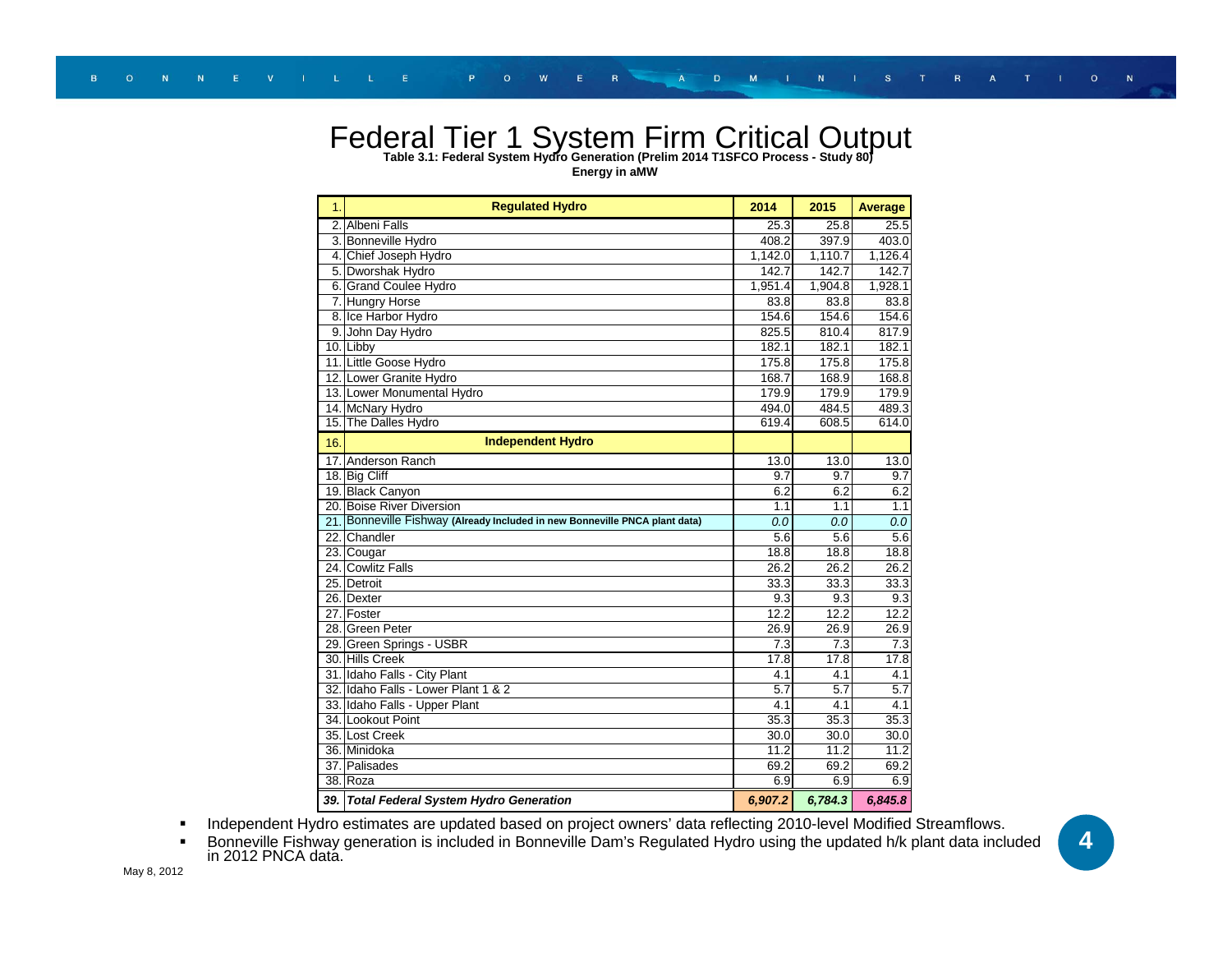#### **Table 3.2: Designated Non-Federally Owned Resources (Prelim 2014 T1SFCO Process - Study 80) Energy in aMW**

|     | <b>Project</b>                                               | 2014    | 2015  | <b>Average</b> |
|-----|--------------------------------------------------------------|---------|-------|----------------|
| 2   | Ashland Solar Project                                        | 0.0     | 0.0   | 0.0            |
| 3.  | Columbia Generating Station                                  | 1,030.0 | 877.6 | 953.8          |
| 4.  | Condon Wind Project                                          | 9.6     | 9.6   | 9.6            |
| 5.  | Dworshak/Clearwater Small Hydropower                         | 2.6     | 2.6   | 2.6            |
| 6   | Elwha Hydro (Generation off-line beginning 6/1/2011)         | 0.0     | 0.0   | 0.0            |
| 7   | Foote Creek 1                                                | 4.0     | 4.0   | 4.0            |
| 8.  | Foote Creek 2                                                | 0.5     | 0.5   | 0.5            |
| 9.  | Foote Creek 4                                                | 4.4     | 4.4   | 4.4            |
|     | 10. Fourmile Hill Geothermal (Not included)                  | 0.0     | 0.0   | 0.0            |
| 11. | Georgia-Pacific Paper (Wauna)                                | 19.2    | 19.2  | 19.2           |
| 12. | Glines Canyon Hydro (Generation off-line beginning 6/1/2011) | 0.0     | 0.0   | 0.0            |
|     | 13. Klondike I                                               | 6.8     | 6.8   | 6.8            |
| 14. | Stateline Wind Project                                       | 20.7    | 20.7  | 20.7           |
| 15. | <b>White Bluffs Solar</b>                                    | 0.0     | 0.0   | 0.0            |
|     | 16. Total Designated Non-Federally Owned Resources           | 1,097.9 | 945.5 | 1,021.7        |

■ Highlighted rows reflect changes since the BP-12 study.

 $\mathbf{B}$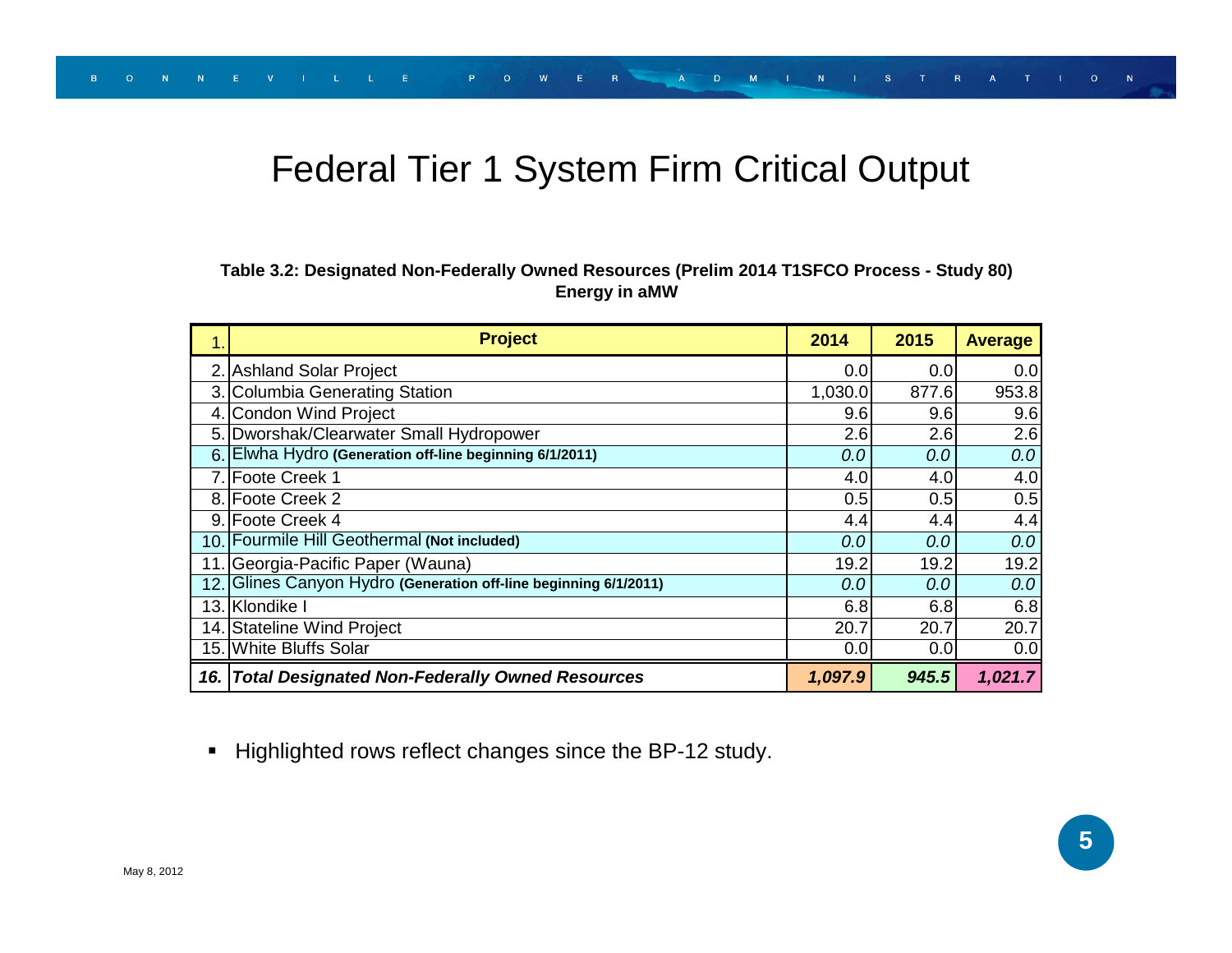#### **Energy in aMW Table 3.3: Designated BPA Contract Purchases (Draft 2014 T1SFCO Process - Study 80)**

|                | <b>Contract Purchases</b>                                     | <b>Contract#</b>  | 2014  | 2015  | <b>Average</b> |
|----------------|---------------------------------------------------------------|-------------------|-------|-------|----------------|
|                | 2. Priest Rapids CER for Canada                               | 97PB-10099        | 29.1  | 29.2  | 29.2           |
|                | 3. Rock Island #1 CER for Canada                              | 97PB-10102        | 11.0  | 11.0  | 11.0           |
| 4.             | Rock Island #2 CER for Canada                                 | 97PB-10102        | 7.0   | 7.0   | 7.0            |
|                | 5. Rock Reach CER for Canada                                  | 97PB-10103        | 37.3  | 37.4  | 37.4           |
| 6.             | Wanapum CER for Canada                                        | 97PB-10100        | 28.2  | 28.2  | 28.2           |
| $\overline{7}$ | <b>Wells CER for Canada</b>                                   | 97PB-10101        | 23.9  | 23.9  | 23.9           |
| 8.             | <b>BCHP</b> to BPA PwrS                                       | 99PB-22685        | 1.0   | 1.0   | 1.0            |
| 9.             | PASA to BPA Pk Repl                                           | DE-MS79-94BP93658 | 1.1   | 0.0   | 0.6            |
|                | 10. PASA to BPA S/N/X                                         | DE-MS79-94BP93658 | 0.4   | 0.3   | 0.3            |
|                | 11. PASA to BPA Xchg Nrg                                      | DE-MS79-94BP93658 | 1.9   | 1.6   | 1.7            |
|                | 12. PPL to BPA So Idaho (netted 0 with Table 3.4 line 26)     | 89BP-92524        | 0.0   | 0.0   | 0.0            |
|                | 13. RVSD to BPA Pk Repl                                       | 94BP-93958        | 4.9   | 5.0   | 5.0            |
|                | 14. RVSD to BPA Seas Xchg                                     | 94BP-93958        | 4.3   | 4.3   | 4.3            |
|                | 15. RVSD to BPA Xchg Nrg                                      | 94BP-93958        | 7.3   | 7.3   | 7.3            |
|                | 16. SPP to BPA Harney Wells (netted 0 with Table 3.4 line 21) | 88BP-92436        | 0.0   | 0.0   | 0.0            |
|                | 17. PPL to BPA SNX (Spring Return)                            | DE-MS79-94BP94332 | 0.0   | 0.0   | 0.0            |
|                | 18. PPL to BPA SPX (Summer Return)                            | DE-MS79-94BP94332 | 3.8   | 0.0   | 1.9            |
|                | 19. Total Designated BPA Contract Purchases                   |                   | 161.3 | 156.3 | 158.8          |

• Lines 12 & 16 were updated to reflect the zeroing out of transmission pass-through contracts that netted to zero and are no longer going to be reflected in the studies. In Study 75 these contracts<br>were included (~220 aMW) but were offset by obligations (also ~220 aMW) in Table 3.4 lines 21 &<br>26 such that the purchases